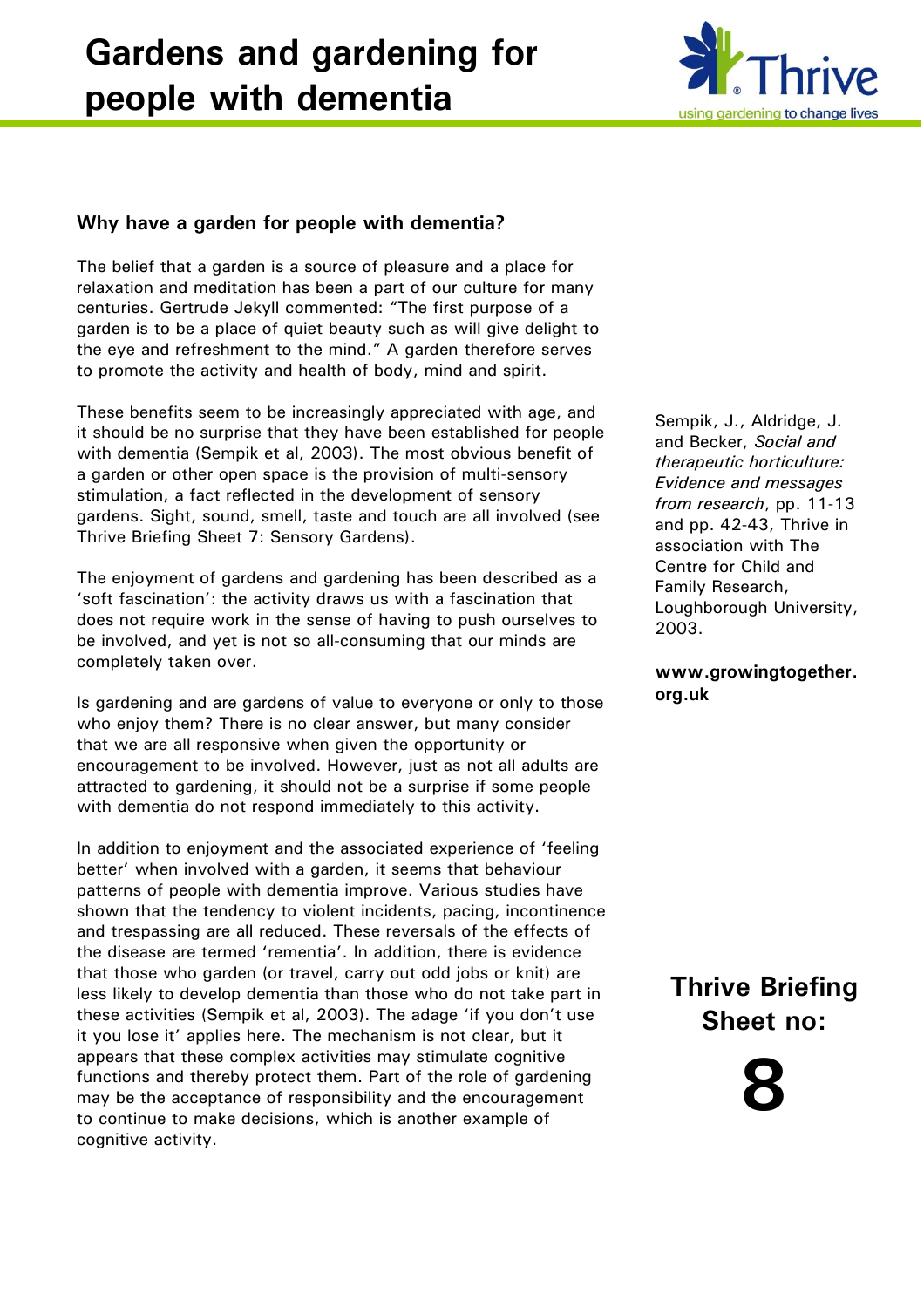

# **Help and Information**

#### **Thrive** T: 0188 988 5688 W: **[www.thrive.org.uk](http://www.thrive.org.uk/)**

**The Secret Garden** at the Thrive Trunkwell Garden Project, near Reading, has been designed with people with dementia in mind. Visits by appointment only, where possible.

#### **Examples of good practice**

– Thrive may be able to put you in contact with a garden project in your area.

#### **Dementia Services Development Centres**

Regional and national support, research, news and training e.g. University of Bristol: **www.dementia– voice.org.uk** University of Stirling: **www.dementia.stir.ac.uk**

## **The National Trust/ Alzheimer's Society Sensory Garden** at Charlecote Park near Warwick has been designed to demonstrate

the principles of design for people with dementia. In one study, people who were encouraged to make decisions for themselves became more active, felt happier and were judged to have improved mental alertness and increased involvement in a range of activities. Reading, watching television and playing parlour games, which do not make use of such a wide range of physical and mental activities, do not appear to lower the risk of developing dementia.

#### **Designing a garden for people with dementia**

People with dementia tend to be older so the general principles for designing gardens for older people should be followed. The features of dementia also need to be accommodated, for example, short term memory loss, which gives rises to confusion and anxiety. Here are general principles of dementia-friendly garden design (Pollock, 2001):

- gardens should be accessible for people who use wheelchairs: avoid steps, steel ramps and uneven surfaces
- straightforward way-finding: the layout of paths essentially a loop – could take the visitor on a journey and return them to the starting point, and specimen trees and features such as pergolas, sculptures, bird tables and large pots can act as landmarks
- create a series of places to sit, with focal points to look at; these should also be protected from bright sunlight, chilling winds and deep shade
- think carefully about safety avoid obvious hazards such as overhanging branches, irregular steps, slippery fallen leaves in autumn and ice in winter; and avoid any species of plant, shrub or tree which might cause harm, e.g. poisonous plants or those with thorns, prickles or other parts which might cause injury or allergic reaction
- all parts of the garden should be visible from adjacent windows if people are to use the garden unaccompanied
- solid boundary screening/fencing should help the garden feel safe and enclosed and discourage people from trying to leave
- stimulate all of the senses all year round colourful, fragrant plants and flowers, water features, wind chimes, etc.
- prompt reminiscence by incorporating familiar, traditional plants and garden features
- create places for carrying out familiar activities
- avoid too many stimuli at once this could become overpowering and the person with dementia may become agitated
- use gentle changes rather than strong contrasts. For example, avoid strong shadows on paths, which might look like holes; abrupt changes in paving materials may look like steps; or reflective materials which might look like water. These might give rise to general confusion and agitation and also present trip/fall hazards.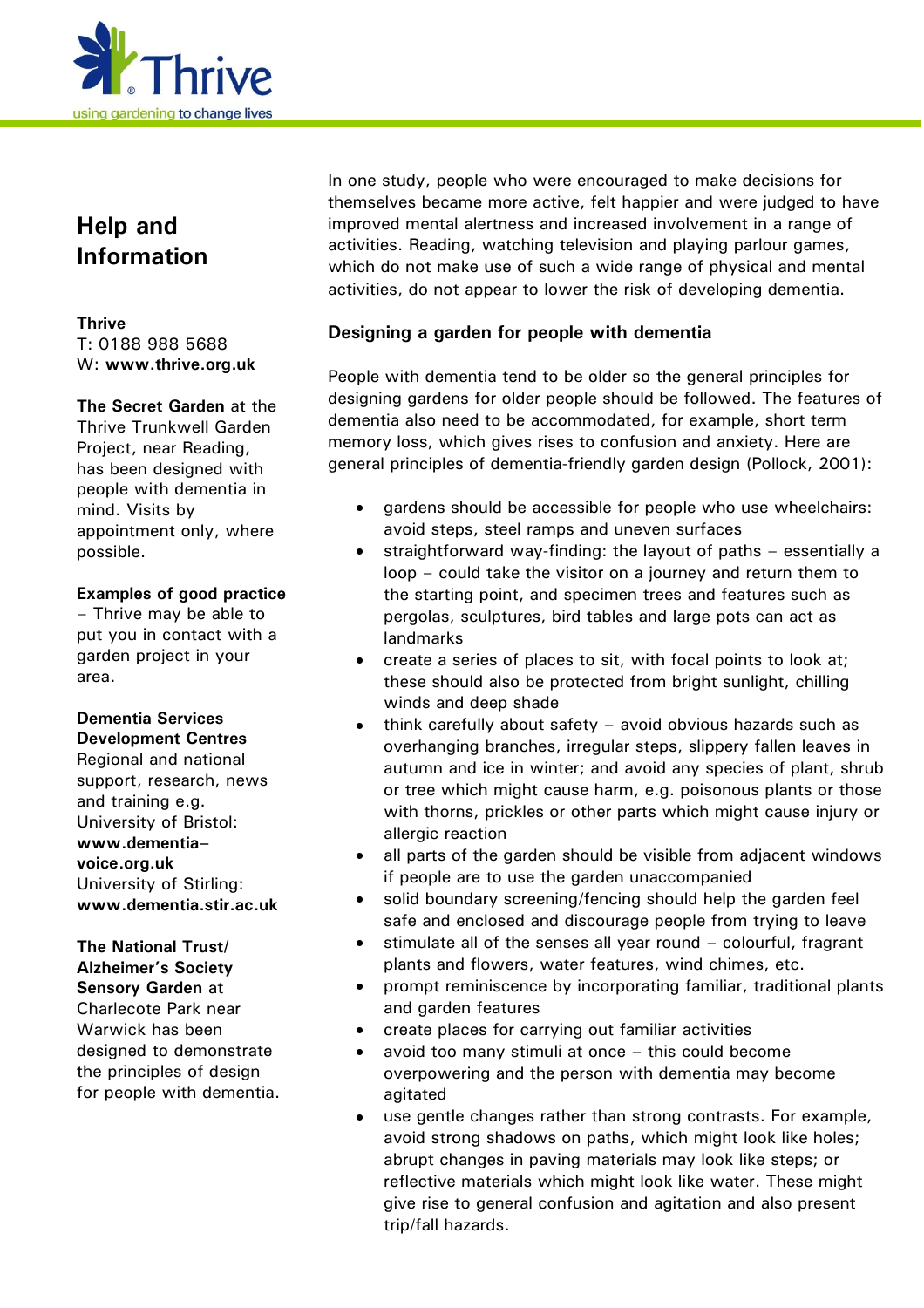

Problems with perception increase as dementia progresses and people are affected in such different ways that it is sometimes difficult to predict which features of a garden might be an issue. For example, someone who perceives rectangular raised flowerbeds as 'tombs' may become confused and agitated and reluctant to approach them.

The design of the garden should be appropriate for the level of ability of users. So, a day care unit catering for people with mild symptoms should provide some challenge and stimulation along with safety, whereas a nursing home catering for people affected by the severe stage would emphasise safety, dignity and peace (Marcus and Barnes, 1999). Invariably, however, the garden has to be suitable for a range of abilities. A good example is described by Pollock (2001), another can be visited at Charlecote Park.

#### **Using the garden**

There are gardening tasks that do not necessarily require the participants to be very physically active. Provide chairs for people who prefer to sit and watch the others. Suggested activities are described by Cobley in Knocker (2002), and helpful work sheets for basic gardening activities are available from Thrive.

## **Using things from the garden**

If the garden produces something that can be picked – flowers, greenery, or fruit or vegetables – then all sorts of other activities become possible:

- arrange flowers, living or dead
- press flowers to make pictures, greeting cards or bookmarks
- use leaf and potato prints to make pictures, greeting cards or to press into clay to make patterns
- dry lavender or other fragrant flowers and herbs to make lavender bags, moth bags (use thyme, mint, rosemary, sage, sweet marjoram and lavender, for example, which repel moths), herb pillows or pot pourri
- prepare and eat produce from the garden.

Simply looking at and talking about flowers, leaves, fruit, vegetables and herbs can be a stimulating activity in itself. The beauty of their colour, shape, texture and smell can be explored and shared. Older people may prefer more traditional garden plants such as roses, lilies and sweet peas, but do not overlook the humble daisy and dandelion, which may also spark memories. Look at them growing in the garden or pick them and grow them indoors. Alternatively, obtain plant materials from florists and garden centres.

# **Useful Publications**

Thrive Briefing Sheet 7: Sensory Gardens

Thrive Back to Basics Worksheet Pack

Pollock, A, *Designing gardens for People with dementia*, Dementia Services Development Centre, University of Stirling 2001.

Marcus, C.C. and Barnes, M., *Healing gardens,*  Chapter 9, John Wiley, 1999

Knocker, S. *Alzheimer's Society Book of Activities*  pp. 103–107, Alzheimer's Society, London, 2007. ISBN: 1 872874 72 X

*Journal of Dementia Care* current practice, research, news, development and training